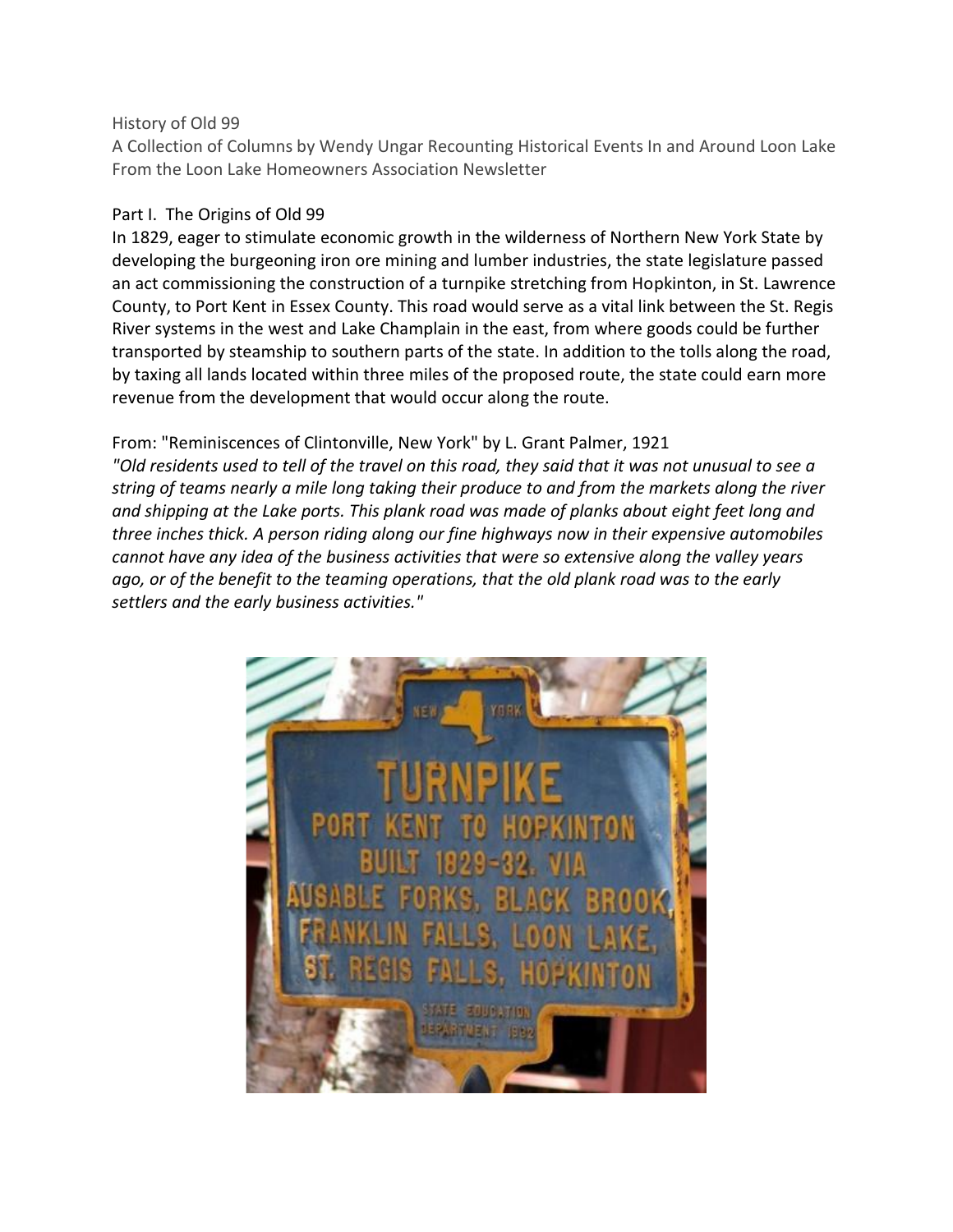#### Part II. Growth Following Old 99

With the building of the plank road, a.k.a. "The Turnpike", between Hopkinton and Port Kent in 1829, industry came to this part of the Adirondacks. First came the saw mills. The largest mill at the time was at Franklin Falls, followed by those of Thomas Goldsmith, who built mills at the Flood Dam (a mile above Thatcherville), at Goldsmith's, Alder Brook, and elsewhere. A mill was built at Thatcherville, three miles above Hunters' Home (intersection of Goldsmith Road and 99) about 1840 by Avery Thatcher. Monroe Hall of Plattsburgh operated a mill on the outlet of Loon Lake about the same time.

Active milling operations meant the taverns were soon to follow. Prentis "Print" Lovering ran a tavern at Loon Lake while William Squires ran another on 99 a few miles north, Harry B. Hatch ran one at Hatch's, Paul and Lewis L. Smith built a tavern at Hunters' Home in 1852, and John R. Merrill ran a tavern and a hotel at Merrillsville. (The Merrill Inn, still standing on 99 diagonally across from the cemetery, was sold to James W. Littlejohn in 1860 and eventually was purchased by Maxine Summers who ran an antique shop from the adjacent barn.) These taverns were in fact small inns, all along The Turnpike, and the guests were generally people traveling with the teams of horses transporting lumber and other goods. These "teamsters" would stop only for a meal or for a single night, and the rates were next to nothing (see description of Hunters Home below). The closest one can come today to the experience of those travelers of 165 years ago is to drive the back 99, cross route 30, and continue for miles of wilderness following the east branch of the St. Regis River, when suddenly you come upon the Red Tavern, still in operation, and still off the grid.



John R. Merrill Inn ater was known as The James W. Littlejohn Tavern Picture taken about 1928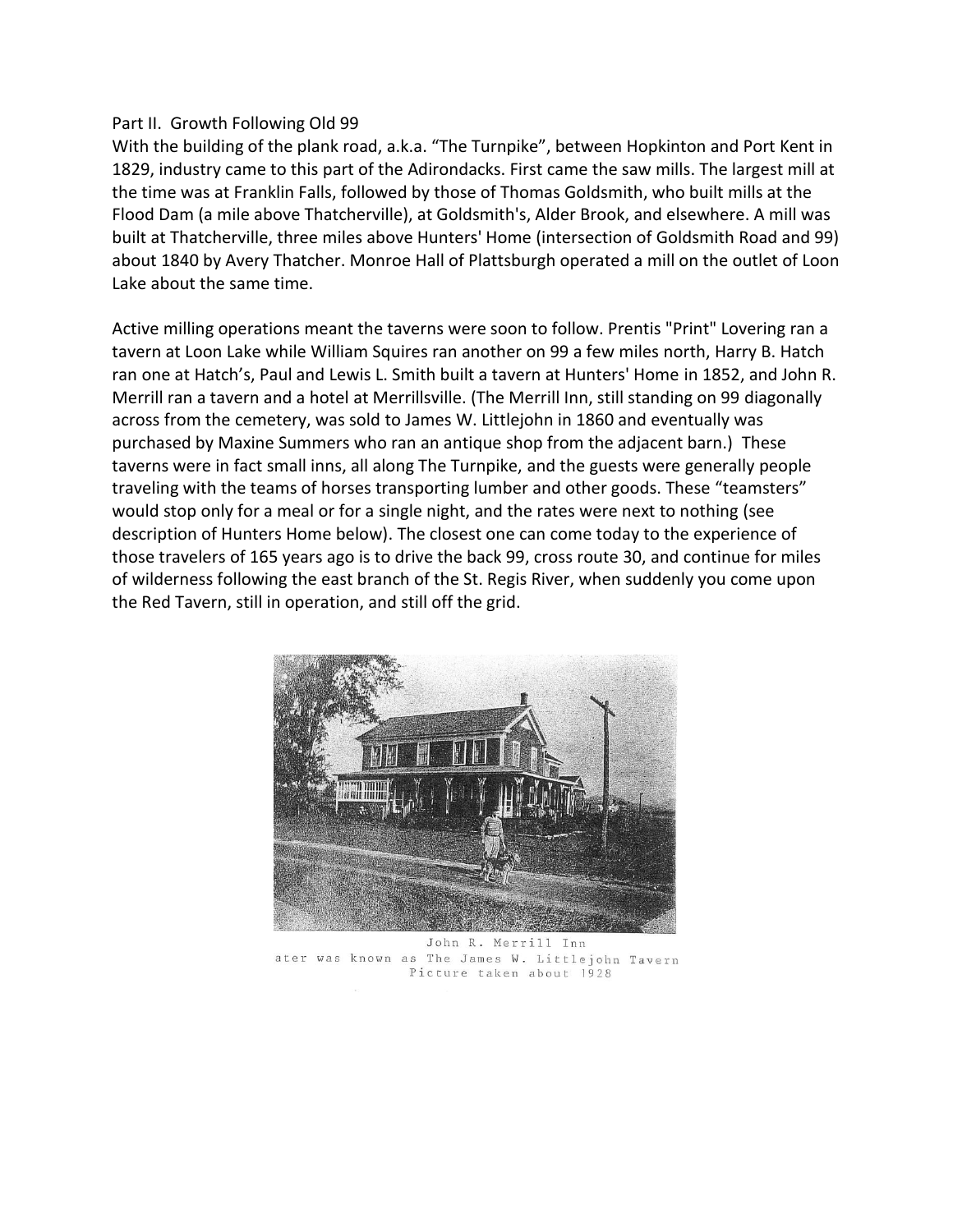Paul Smith returned alone in October of that year and laid the feundations for the Hunters' Home, which he established and maintained near the lake for song years. The Hunters' Home was a simple wooden structure. which had one fair-sized room and about eight or ten compartments into which men could retire to sleep. There were no accommodations for women. The guests wore their rough clothes and paid \$1.25 a day for board and lodging and \$2 a day for a guide. In those days the bill of fare consisted of venison. lake trout, partridges, ham, bread, and vegetables, with tca or coffee. There was no law against the killing of deer or partridges or the catching of trout in any season, and Paul Smith himself killed as high as sixty deer in one year.

In those days the only beverage which guests were accustomed to was rye whisky and water. Whisky was then 19 cents a gallon, and Paul Smith kept a barrel of rye in the living room and a string attached to the barrel and a dipper upon the end of the string. When one of the guests wanted a drink all he had to do was to take from his pocket four coppers (nickels were hardly known at that time) and place them on the top of the barrel, put the dipper under the spigot. and help himself. The head of the barrel was usually well covered with copрегв.

# The New Hork Times

October 27, 1912

Part III. The first settlers.

There are some who believe that the first settlers in Loon Lake were Mary and Ferd Chase, who went on to develop one of the finest Adirondack resorts of the early 20th century. But they would be wrong. Willis Augustus Hodges was born to free African-Americans in Virginia in 1815. He spent a lifetime battling against slavery, cruelty and oppression of the black man. Willis and his older brother William became increasingly active proponents of political rights for black citizens and in 1849 Willis acquired 200 acres of land, generously granted by the abolitionist Gerrit Smith, to found Blacksville on the shores of Loon Lake.